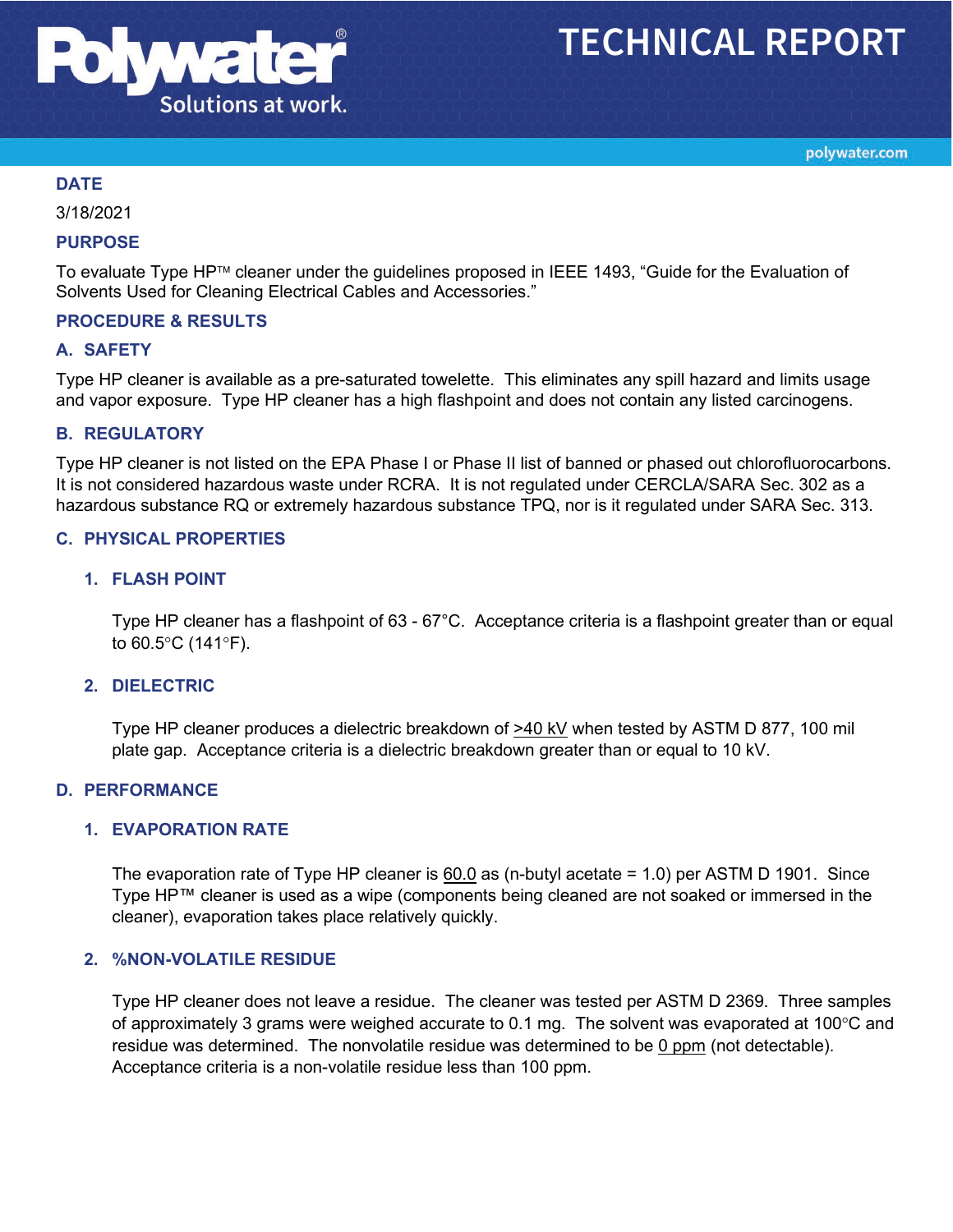## **3. CLEANING EFFECTIVENESS**

Type HP cleaner was evaluated in the laboratory for cleaning effectiveness by wiping a semi-conducting cable component with a piece of towel saturated with the cleaner. Type HP cleaner was found to clean the component quickly and effectively.

## **E. COMPATIBILITY**

## **1. PHYSICAL**

## **a. Plastic Materials – XLPE**

XLPE jacket material was stripped from a cable and cut into a dumbbell shape (ASTM D 412 Die D). Samples were immersed in the Type HP cleaner for 1 minute +/- 5 seconds. Tensile and Elongation values were measured at 15 minutes after immersion. Initial jaw separation was 2 inches and pulling speed was set at 2 inches/minute. These values were compared to the control.

| <b>DESCRIPTION</b>               | <b>TENSILE</b>            | <b>ELONGATION</b> |
|----------------------------------|---------------------------|-------------------|
| Type HP Solvent Soak             | $2142$ lb/in <sup>2</sup> | 363%              |
| <b>Control Material Property</b> | $2010$ lb/in <sup>2</sup> | 327%              |
| Comparison                       | 107%                      | 111%              |
| Status                           | <b>PASS</b>               | <b>PASS</b>       |

Percent weight change of XLPE Cable Jacket 15 minutes after immersion is +0.33%.

## **b. Rubber Materials – EPDM and Silicone Rubber**

Platen samples of the EPDM and Silicone Rubber were obtained and cut into dumbbell shapes (ASTM D 412 Die D). Samples were immersed in the Type HP for 1 minute +/- 5 seconds. Tensile and Elongation values were measured at 15 minutes after immersion. Initial jaw separation was 2 inches and pulling speed was set at 500 mm/min. Acceptance criteria is retaining 80% of the original tensile or elongation after the soak.

#### **SILICONE RUBBER RESULT:**

| <b>DESCRIPTION</b>               | <b>TENSILE</b>           | <b>ELONGATION</b> |
|----------------------------------|--------------------------|-------------------|
| Type HP Solvent Soak             | $978$ lb/in <sup>2</sup> | 188%              |
| <b>Control Material Property</b> | 1022 $lb/in^2$           | 199%              |
| Comparison                       | 96%                      | 94%               |
| <b>Status</b>                    | <b>PASS</b>              | <b>PASS</b>       |

Percent weight change of Silicone Rubber 15 minutes after immersion is +3.48%.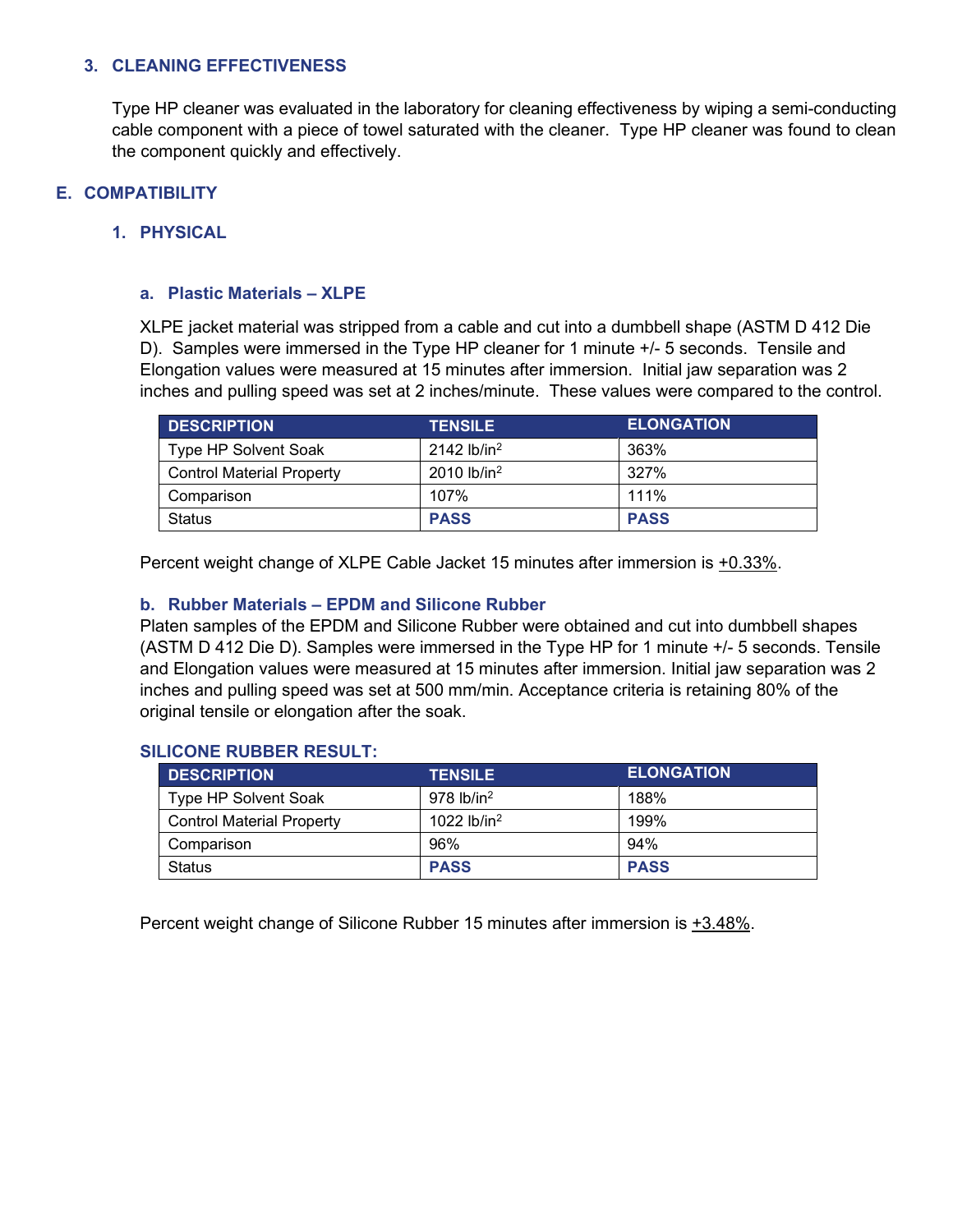## **EPDM RUBBER RESULT:**

| <b>DESCRIPTION</b>               | <b>TENSILE</b>            | <b>ELONGATION</b> |
|----------------------------------|---------------------------|-------------------|
| Type HP Solvent Soak             | $1215$ lb/in <sup>2</sup> | 301%              |
| <b>Control Material Property</b> | 1181 lb/in <sup>2</sup>   | 290%              |
| Comparison                       | 103%                      | 104%              |
| <b>Status</b>                    | <b>PASS</b>               | <b>PASS</b>       |

Percent weight change of EPDM Rubber 15 minutes after immersion is +3.61%.

## **c. INSULATION MATERIALS**

Insulation materials from Okonite and General Cable cables underwent a solvent soak test as described in IEEE 1493, Section 8.2.1. During this test samples of the insulation materials were soaked in Type HP for 1 minute  $\pm$  5 seconds and volume swell was determined by this formula:

% Volume Swell =  $(SG_s * Wt_q) / (Wt_i * SG_l) * 100$  $Wt_{0} = Wt_{F} - Wt_{tare} - Wt_{i}$ 

Where:  $Wt_i =$  Initial specimen weight  $Wt<sub>g</sub>$  = Net weight gain of specimen  $Wt_F$  = Final weight of swollen specimen and bottle  $Wt<sub>tare</sub>$  = Tare weight of bottle and lid  $SG_s$  = Density (or specific gravity) of the specimen  $SG<sub>l</sub>$  = Density (or specific gravity) of the liquid

Acceptance criteria for volume swell after immersion to be less than  $\pm 10\%$ . Average results of three trials are shown in the tables below:

## **OKONITE EPR INSULATION:**

| <b>%VOLUME SWELL</b> | <b>STATUS</b> |
|----------------------|---------------|
| 3.62                 | <b>PASS</b>   |

#### **GENERAL CABLE EPR INSULATION:**

| <b>WOLUME SWELL</b> | <b>STATUS</b> |
|---------------------|---------------|
| 1 47                | <b>PASS</b>   |

## **2. ELECTRICAL**

# **a. VOLUME RESISTIVITY OF CABLE INSULATION SHIELD**

Volume resistivity was tested as a slightly modified version as described in IEEE 1493, Section 8.3.2. Cables were stripped to the insulation shield. Silver paint was applied at a separation of about 20 cm to create potential electrodes. The cables were wrapped in Type HP soaked paper towels for 1 minute  $\pm 5$ seconds. A control sample was also tested. Resistance measurements were converted using the following formula:

*R* = *V/I*

Where V is the voltage across the electrodes, and I is the current between the electrodes. The volume resistivity, ρ, is calculated from:

*ρ* = (π/4)· R (*D*2 – *d*<sup>2</sup> )/*L*

Where  $D =$  the diameter over the insulation shield in cm,  $d =$  the diameter over the insulation in cm and  $L =$  the length between the electrodes in cm. The resulting value for  $\rho$  is in ohm cm.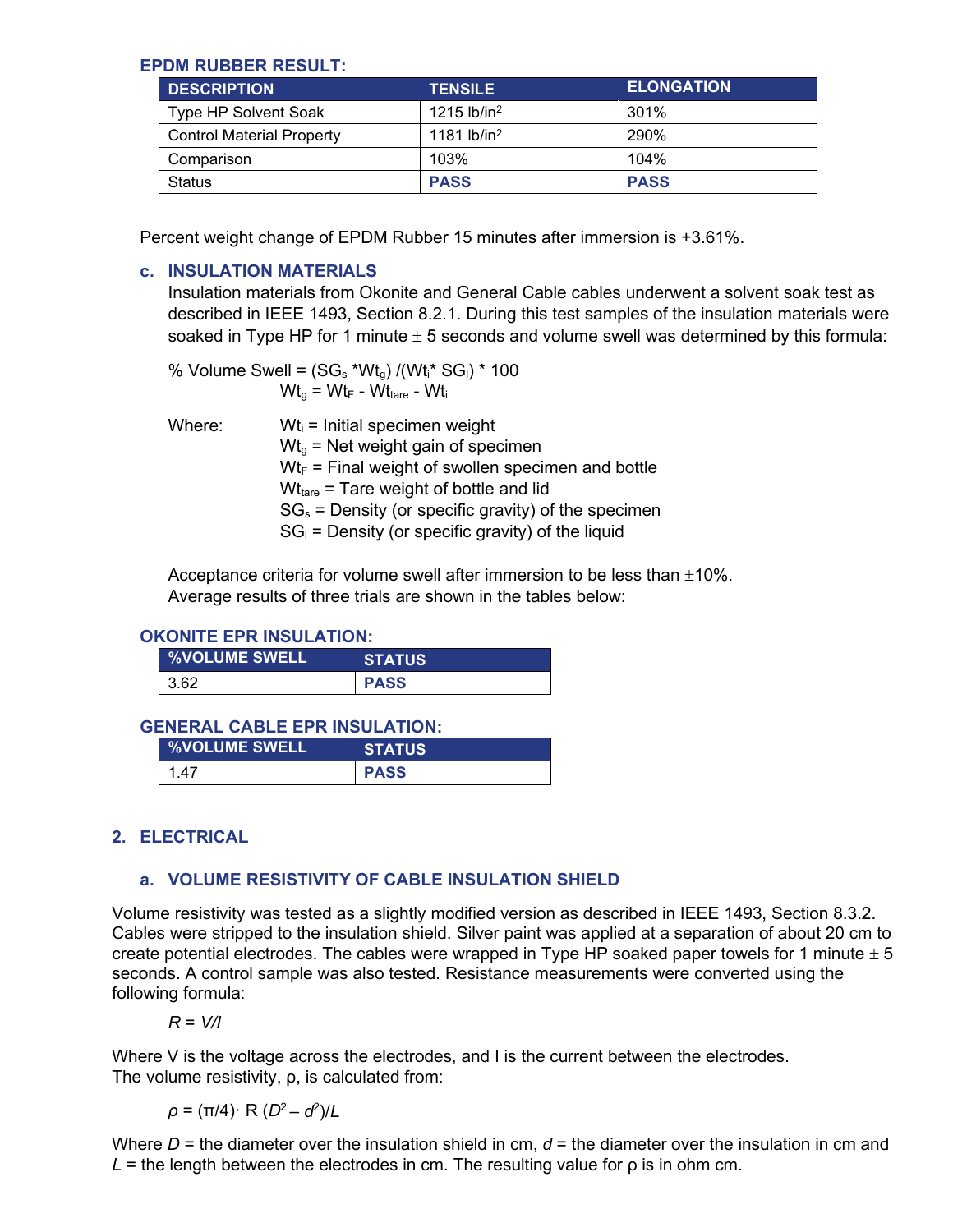Acceptance criteria for this test is for the samples to not change from the average value measured for the control specimens by more than  $\pm$  20% at 96 hours.

Volume resistivity results are as follows:

| <b>EXPOSURE TIME</b> | <b>CONTROL</b> | <b>TYPE HP</b> | % CONTROL   |
|----------------------|----------------|----------------|-------------|
| Initial              | 40 ohm-cm      | 40 ohm-cm      | 100         |
| 3 minutes            | 40 ohm-cm      | 45 ohm-cm      | 113         |
| 15 minutes           | 40 ohm-cm      | 45 ohm-cm      | 113         |
| 1 hours              | 40 ohm-cm      | 41 ohm-cm      | 103         |
| 24 hours             | 40 ohm-cm      | 40 ohm-cm      | 100         |
|                      |                | <b>STATUS:</b> | <b>PASS</b> |

## **XLPE INSULATION SHIELD VOLUME RESISTIVITY**

## **OKONITE EPR INSULATION SHIELD VOLUME RESISTIVITY**

| <b>EXPOSURE TIME</b> | <b>CONTROL</b> | <b>TYPE HP</b> | % CONTROL   |
|----------------------|----------------|----------------|-------------|
| Initial              | 24.7 ohm-cm    | 22.9 ohm-cm    | -92         |
| 30 minutes           | 24.5 ohm-cm    | 28.2 ohm-cm    | 115         |
| 24 hours             | 24.1 ohm-cm    | 24.1 ohm-cm    | 100         |
| 48 hours             | 23.1 ohm-cm    | 23.5 ohm-cm    | 102         |
| 96 hours             | 22.3 ohm-cm    | 23.1 ohm-cm    | 104         |
|                      |                | <b>STATUS:</b> | <b>PASS</b> |

## **GENERAL CABLE THERMOSET INSULATION SHIELD VOLUME RESISTIVITY**

| <b>EXPOSURE TIME</b> | <b>CONTROL</b> | <b>TYPE HP</b> | % CONTROL   |
|----------------------|----------------|----------------|-------------|
| Initial              | 516 kohm-cm    | 534 kohm-cm    | 103         |
| 30 minutes           | 499 kohm-cm    | 601 kohm-cm    | 121         |
| 24 hours             | 430 kohm-cm    | 536 kohm-cm    | 124         |
| 48 hours             | 400 kohm-cm    | 470 kohm-cm    | 117         |
| 96 hours             | 363 kohm-cm    | 412 kohm-cm    | 113         |
|                      |                | <b>STATUS:</b> | <b>PASS</b> |

The cables soaked in Type HP had acceptable volume resistivity.

# **b. INSULATION ELECTRICAL TEST**

The cables were stripped down to their insulation layers and conditioned at room temperature for at least 24 hours. Then two spring electrodes were placed 30 cm apart on the cable. A dc voltage was applied across the electrodes and the leakage was measured at 5, 10, and 15 kV. Then a sample is exposed to the solvent for 1 minute. The leakage was tested again 5 to 7 minutes after that exposure. To pass the leakage for each immersed specimen should be less than or equal to 1.2 times the average of the leakage current of the control specimens. The leakage results are below:

| <b>VOLTAGE APPLIED</b> | <b>CONTROL</b> | <b>TYPE HP</b>      | % CONTROL |
|------------------------|----------------|---------------------|-----------|
| 5 kV                   | 0 uA           | 0 µA                | 100       |
| 10 kV                  | 0 uA           | 0 uA                | 100       |
| $15$ kV                | 0 uA           | 0 uA                | 100       |
|                        |                | <b>STATUS: PASS</b> |           |

## **OKONITE EPR INSULATION**